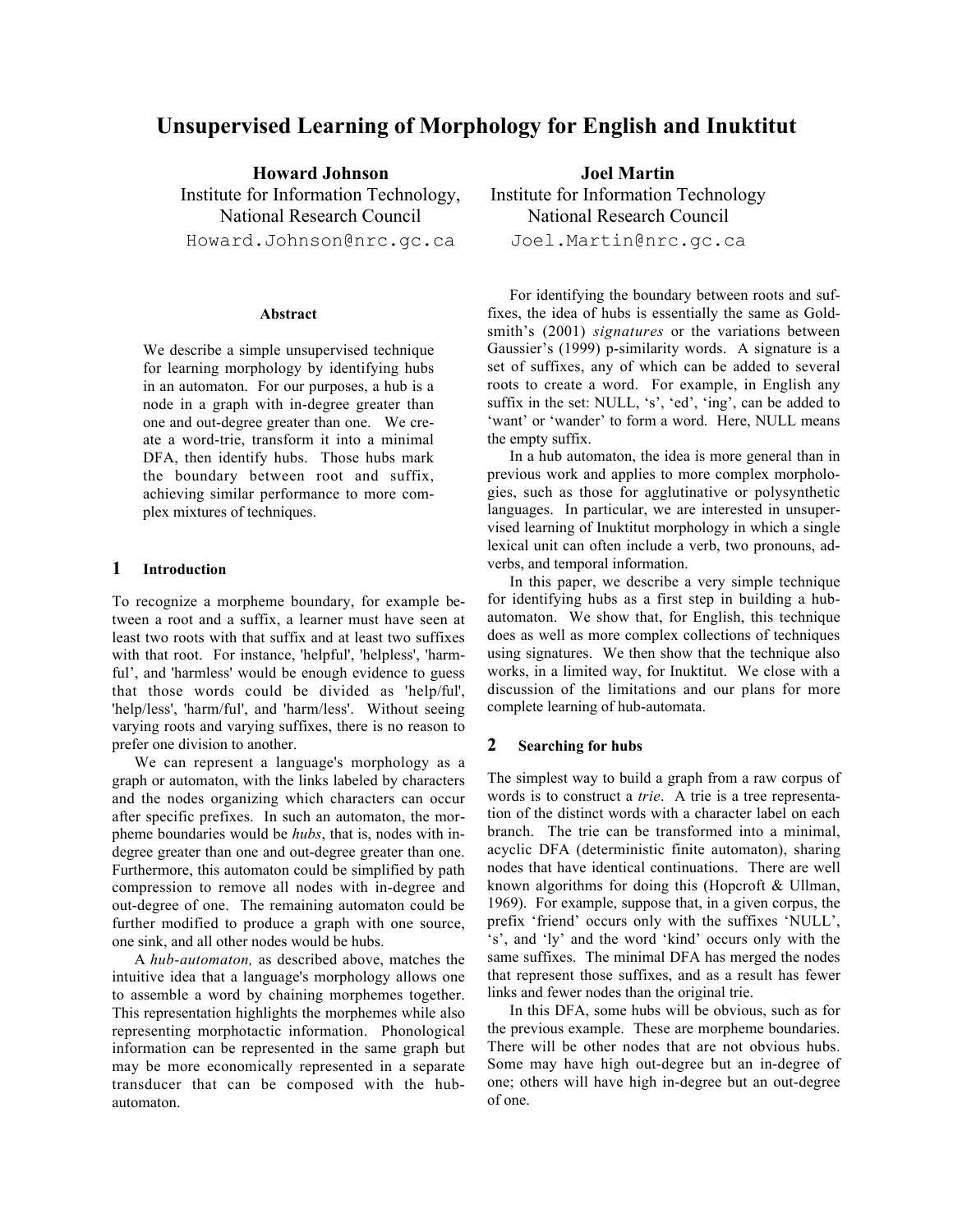Many researchers, including Schone and Jurafsky (2000), Harris (1958), and Déjean (1998), suggest looking for nodes with high branching (out-degree) or a large number of continuations. That technique is also used as the first step in Goldsmith's (2001) search for signatures. However, without further processing, such nodes are not reliable morpheme boundaries.

Other candidate hubs are those nodes with high outdegree that are direct descendants, along a single path, of a node with high in-degree. In essence, these are stretched hubs. Figure 1 shows an idealized view of a hub and a stretched hub.



Figure 1: An idealized view of a hub and a stretched hub. The lines are links in the automaton and each would be labeled with a character. The ovals are nodes and are only branching points.

In a minimized DFA of the words in a corpus, we can identify hubs and the last node in stretched hubs as morpheme boundaries. These roughly correspond to the signatures found by other methods.

The above-mentioned technique for hub searching misses boundaries if a particular signature only appears once in a corpus. For instance, the signature for 'help' might be 'ed', 's', 'less', 'lessly', and NULL; and suppose there is no other word in the corpus with the same signature. The morpheme boundaries 'help-less' and 'help-ed' will not be found.

The way to generalize the hub-automaton to include words that were never seen is to merge hubs. This is a complex task in general. In this paper, we propose a very simple method. We suggest merging each node that is a final state (at the end of a word) with each hub or stretched hub that has in-degree greater than two. Doing so sharply increases the number of words accepted by the automaton. It will identify more correct morpheme boundaries at the expense of including some non-words.

These two techniques, hub searching and simple node merging, were implemented in a program called "*HubMorph*" (hub-automaton morphology).

# **3 Related Work**

Most previous work in unsupervised learning of morphology has focused on learning the division between roots and suffixes (e.g., Sproat, 1992; Gaussier, 1999; Déjean, 1996; Goldsmith, 2001). The hope is that the same techniques will work for extracting prefixes. However, even that will not handle the complex combinations of infixes that are possible in agglutinative languages like Turkish or polysynthetic languages like Inuktitut.

This paper presents a generalization of one class of techniques that search for signatures or positions in a trie with a large branching factor. Goldsmith (2001) presents a well-developed and robust version of this class and has made his system, *Linguistica*, freely available (Goldsmith, 2002).

Linguistica applies a wide array of techniques including heuristics and the application of the principle of Minimum Description Length (MDL) to find the best division of words into roots and suffixes, as well as prefixes in some cases. The first of these techniques finds the points in a word with the highest number of possible successors in other words. With all these techniques, Linguistica seeks optimal breakpoints in each word. In this case, optimal means the minimal number of bits necessary to encode the whole collection.

There are also techniques that attempt to use semantic cues, arguing that knowing the signatures is not sufficient for the task. For example, Yarowsky and Wicentowski (2000; cf. Schone & Jurafsky, 2000) present a method for determining whether *singed* can be split into *sing* and *ed* based on whether *singed* and *sing* appear in the same contexts. Adopting a technique like this would increase the precision of HubMorph. In addition, some semantic approach is absolutely essential for identifying fusional morphology, where the word (*sang*) is not a simple composition of a root (*sing*) and morphemes.

## **4 Evaluation**

As noted above, Linguistica uses many techniques to learn morphology, including a fairly complex system for counting bits. We tested whether the two techniques presented in this paper, hub searching and simple node merging, achieve the same performance as Linguistica. If so, the simpler techniques might be preferred. Also, we would be justified using them for more complex morphologies.

The input to *Linguistica* and *HubMorph* was the text of *Tom Sawyer*. The performance of both was compared against a gold standard division of the distinct words in that novel. The gold standard was based on dictionary entries and the judgment of two English speakers.

In matching the gold standard words to divisions predicted by either system, we made the following assumptions. a) Words with hyphens are split at the hyphen to match *Linguistica*'s assumption. b) If the gold standard has a break before and after a single character, to capture non-concatenative modification, either break matches. An example would be 'mud-d-y'. c) An apostrophe at a morpheme boundary is ignored for compari